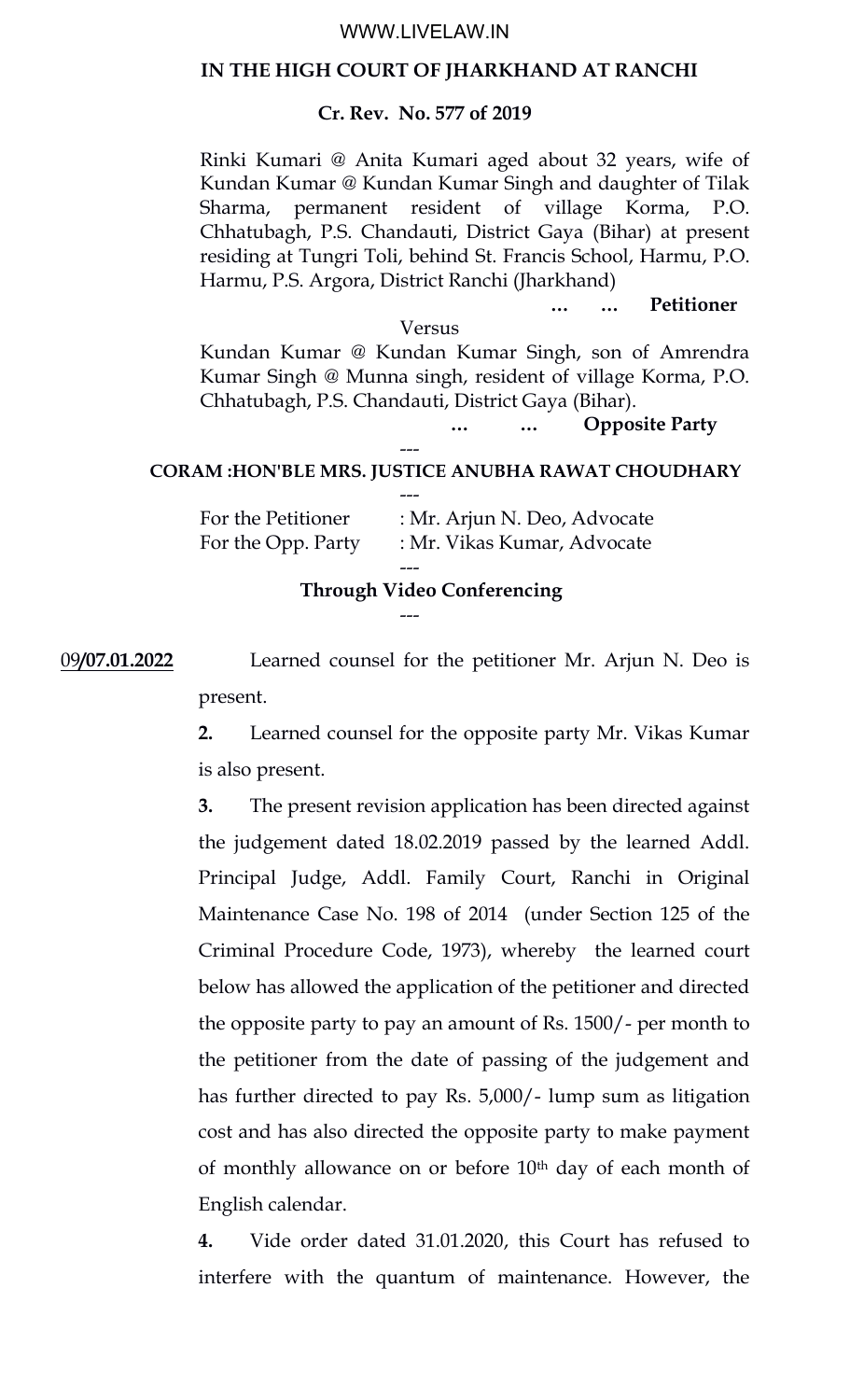2

notice was issued on the point regarding effective date of grant of maintenance whether it should have been from the date of passing of the impugned judgement or from the date of filing of the maintenance application.

**5.** Pursuant to the notice, the opposite party has appeared, but no counter-affidavit as such has been filed by the opposite party.

**6.** The learned counsel for the petitioner has relied upon a judgement passed by Hon'ble Supreme Court reported in *(2021) 2 SCC 324 (Rajnesh Vs. Neha and Another)* and has referred to para 113 of the said judgement to submit that the law has been well-settled that in a case of maintenance, the maintenance is to be awarded from the date of filing of the application since the period during which maintenance proceeding remained pending, is not within the control of the applicant. The learned counsel submits that the point on which notice was issued in the present case is squarely covered by the aforesaid judgement.

**7.** The learned counsel appearing on behalf of the opposite party, on the other hand, submits that pursuant to order dated 10.12.2021 he was to seek instructions as to whether maintenance has been paid to the petitioner as per the impugned order or not, but he does not have any instructions.

**8.** Upon this, the learned counsel for the petitioner submits that not even a farthing has been paid to the petitioner and this fact has been mentioned by the petitioner in the present memo also.

**9.** After hearing the learned counsel for the parties, this Court finds that the learned court below, while allowing the petition for maintenance on contest, directed the opposite party to pay monthly maintenance at the rate of Rs. 1500/- per month from the date of passing of the judgement along with a lump sum litigation cost of Rs. 5,000/- with further direction to make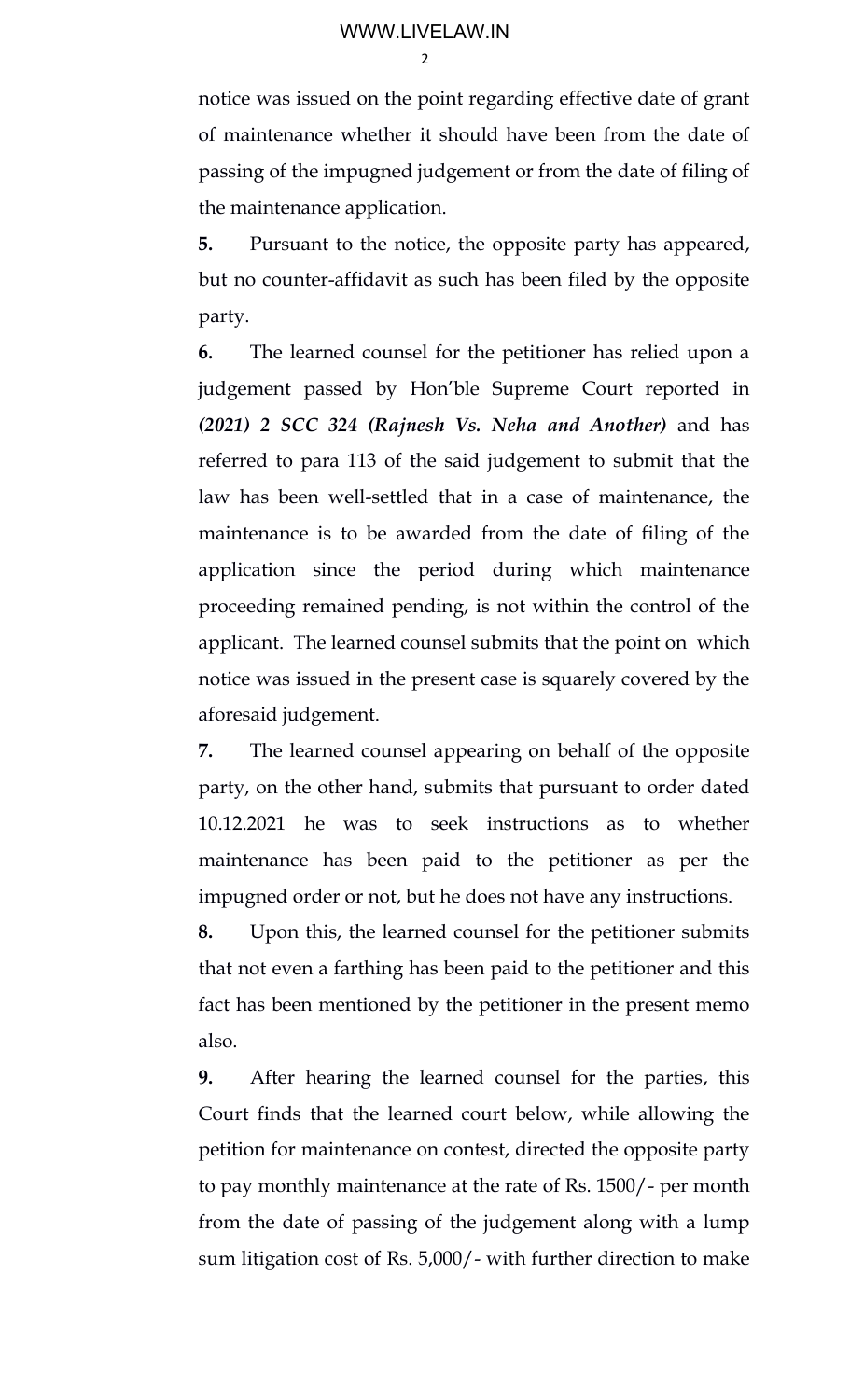3

payment of monthly allowance on or before 10<sup>th</sup> day of each month of English calendar.

**10.** Considering the aforesaid judgement relied upon by the petitioner in the case of *Rajnesh Vs. Neha and Another (Supra)* wherein in paragraph 113, the Hon'ble Supreme Court has issued direction to bring about uniformity and consistency in the orders passed by all courts by directing that maintenance be awarded from the date on which the application was made before court concerned, the right to claim maintenance must date back to the date of filing the application since the period during which the maintenance proceedings remained pending is not within the control of the applicant.

**11.** In view of the aforesaid judicial pronouncement of the Hon'ble Supreme Court, the impugned order dated 18.02.2019 passed by the learned Addl. Principal Judge, Addl. Family Court, Ranchi in Original Maintenance Case No. 198 of 2014 to the extent it directs payment of monthly maintenance from the date of judgement, is not sustainable in the eyes of law and it is accordingly modified by holding that the petitioner would be entitled for the payment of monthly allowance as fixed by the learned court below from the date of application filed before the learned court below which is dated 22.09.2014.

**12.** Thus, the petitioner would be entitled for maintenance at the rate of Rs. 1500/- per month from the month of October, 2014 apart from the litigation expenses of Rs.5,000/- already fixed by the learned court below.

**13.** The entire arrears of maintenance for 88 months till January, 2022 comes to Rs. 1,32,000/- and by including litigation expenses, it comes to Rs. 1,37,000/-.

**14.** The learned counsel for the petitioner has furnished the details of the bank account of the petitioner which is as follow:

*Account holder name : Mrs. Anita Kumari Bank name and Branch: Punjab National Bank,*